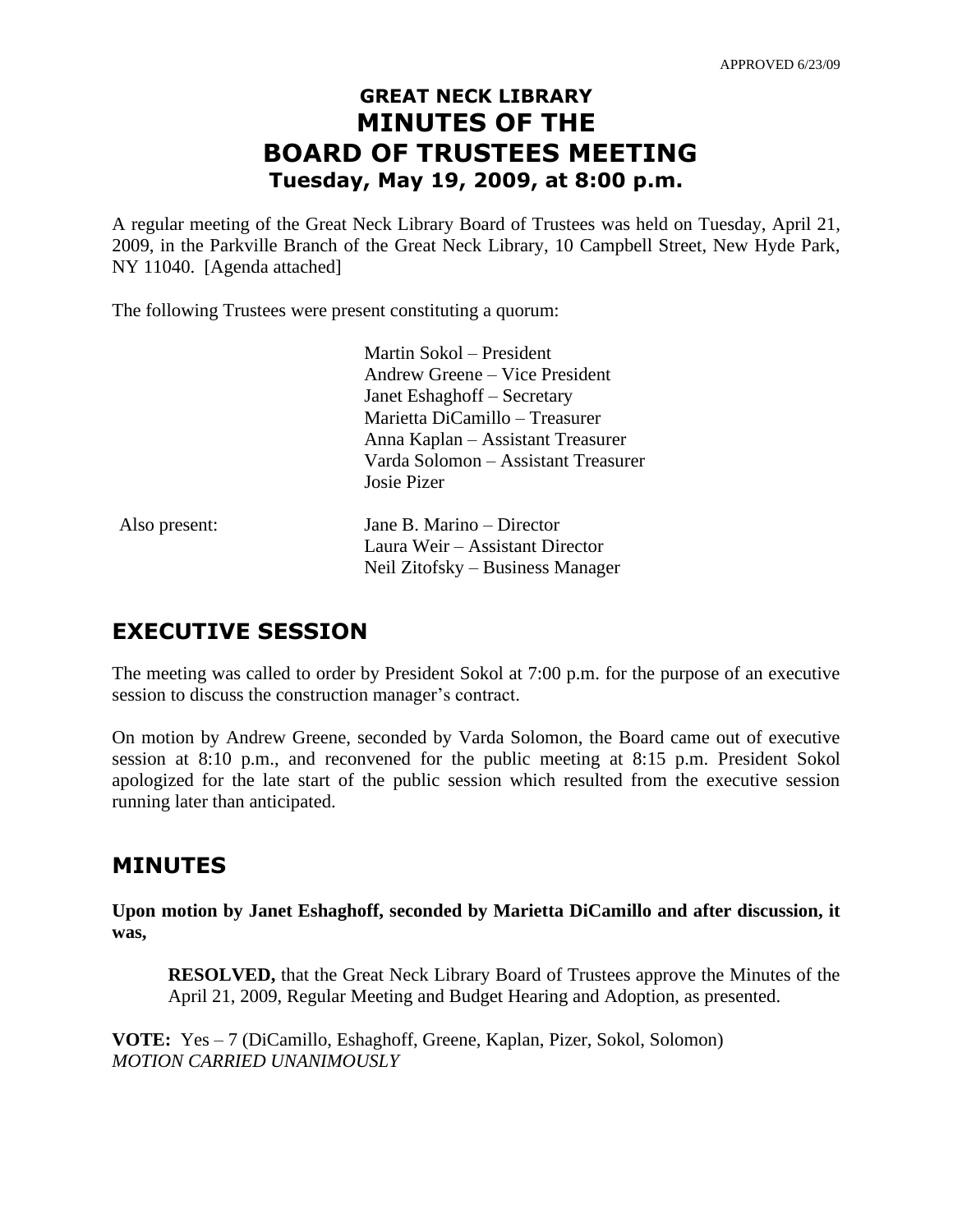# **TREASURER'S REPORT – PERSONNEL REPORT**

During the month of April 2009, revenue received was \$988,908. Total expenses were \$592,304.

 $\_$  ,  $\_$  ,  $\_$  ,  $\_$  ,  $\_$  ,  $\_$  ,  $\_$  ,  $\_$  ,  $\_$  ,  $\_$  ,  $\_$  ,  $\_$  ,  $\_$  ,  $\_$  ,  $\_$  ,  $\_$  ,  $\_$  ,  $\_$  ,  $\_$  ,  $\_$  ,  $\_$  ,  $\_$  ,  $\_$  ,  $\_$  ,  $\_$  ,  $\_$  ,  $\_$  ,  $\_$  ,  $\_$  ,  $\_$  ,  $\_$  ,  $\_$  ,  $\_$  ,  $\_$  ,  $\_$  ,  $\_$  ,  $\_$  ,

At the close of business, April 30, 2009, total operating fund holdings were \$3,100,064. Of these funds, \$3,097,284 was on deposit at HSBC and Chase Bank, and \$2,780 was on hand in Petty Cash funds at Main and the Branches. This compares to an April 30, 2008, balance of \$3,534,781.

Additionally, the cash balance of the Main Building and Special Services fund was \$1,574,001; the Automated Library fund was \$162,280; the Restricted Gift fund was \$383,593; the Branch and Special Services fund was \$165,417. These funds totaled \$2,285,291 on April 30, 2009. The April 30, 2008, total was \$1,844,089.

### **Upon motion by Marietta DiCamillo, seconded by Varda Solomon, and after discussion, it was,**

**RESOLVED,** that the Great Neck Library Board of Trustees accept the May 19, 2009, Treasurer's Report.

**VOTE:** Yes – 7 (DiCamillo, Eshaghoff, Greene, Kaplan, Pizer, Sokol, Solomon) *MOTION CARRIED UNANIMOUSLY*

## **Warrants**

### **Upon motion by Marietta DiCamillo, seconded by Varda Solomon, and after discussion, it was,**

**RESOLVED,** that the Great Neck Library Board of Trustees authorize the Treasurer, who has reviewed all checks and supporting documentation, to pay the persons named in the Warrant dated April 18, 2009, through May 15, 2009, Paid Checks numbered 0027094 through 0027099, 0027148 through 0027154, 1225 through 1226 and 39015 through 39026, and To-Be-Paid Checks numbered 39027 through 39188, the sums set against their respective names, amounting in the aggregate to \$279,590.69.

*Public Comments: Ralene Adler*

**VOTE:** Yes – 7 (DiCamillo, Eshaghoff, Greene, Kaplan, Pizer, Sokol, Solomon) *MOTION CARRIED UNANIMOUSLY*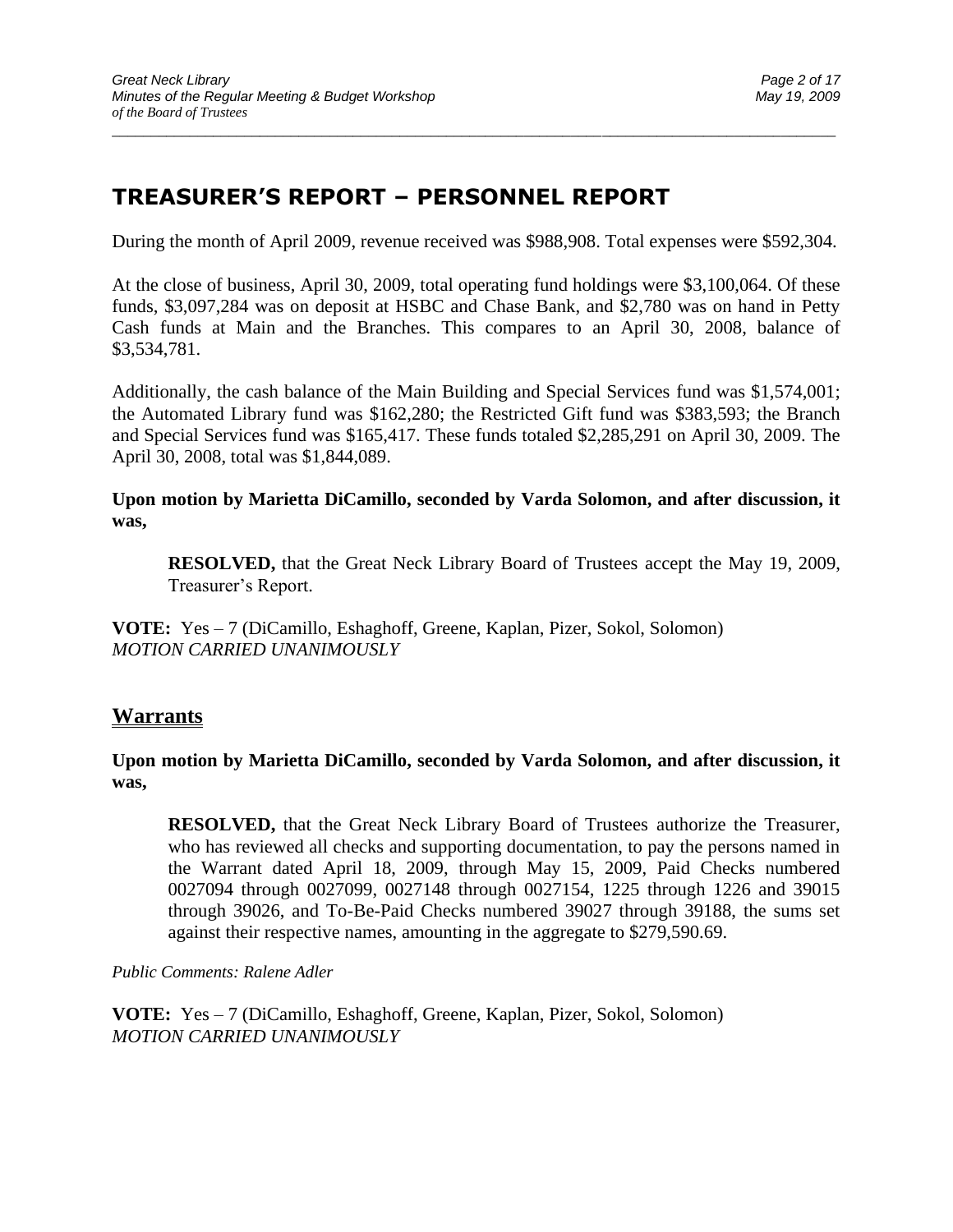## **Payroll Warrants**

### **Upon motion by Marietta DiCamillo, seconded by Josie Pizer, and after discussion, it was,**

\_\_\_\_\_\_\_\_\_\_\_\_\_\_\_\_\_\_\_\_\_\_\_\_\_\_\_\_\_\_\_\_\_\_\_\_\_\_\_\_\_\_\_\_\_\_\_\_\_\_\_\_\_\_\_\_\_\_\_\_\_\_\_\_\_\_\_\_\_\_\_\_\_\_\_\_\_\_\_\_\_\_\_\_\_\_\_\_\_\_\_\_\_

**RESOLVED,** that the Great Neck Library Board of Trustees accept the Payroll Warrants for pay dates April 9 and April 23, 2009, which have been reviewed by the Treasurer, in the amounts of \$182,795.74, \$178,465.42 respectively, for a total of \$361,261.16.

**VOTE:** Yes – 7 (DiCamillo, Eshaghoff, Greene, Kaplan, Pizer, Sokol, Solomon) *MOTION CARRIED UNANIMOUSLY*

## **Personnel Changes**

**Upon motion by Marietta DiCamillo, seconded by Varda Solomon, and after discussion, it was,**

**RESOLVED,** that the Great Neck Library Board of Trustees accept the Personnel Changes of April 18, 2009 through May 15, 2009.

**VOTE:** Yes – 7 (DiCamillo, Eshaghoff, Greene, Kaplan, Pizer, Sokol, Solomon) *MOTION CARRIED UNANIMOUSLY*

# **REPORTS**

## **Independent Audit**

Al Coster from the firm of Baldessari & Coster reviewed the independent auditor's report on the financial standing of the Library for the year ended December 31, 2008.

There will be some accounting changes beginning with the 2009 audit report and will be adopted the following fiscal year.

**Upon motion by Marietta DiCamillo, seconded by Varda Solomon, and after discussion, it was,**

**RESOLVED,** that the Great Neck Library Board of Trustees accept the auditor's report for the year ended December 31, 2008.

*Public Comments: Unidentified Lady, Unidentified Gentleman, Ralene Adler, Karen Rubin* 

In response to a question from Ralene Adler concerning when the three bank proposals would be available, Trustee DiCamillo responded that the Board back in October 2008 had requested the Business Office to obtain three alternate proposals for investment options. Director Marino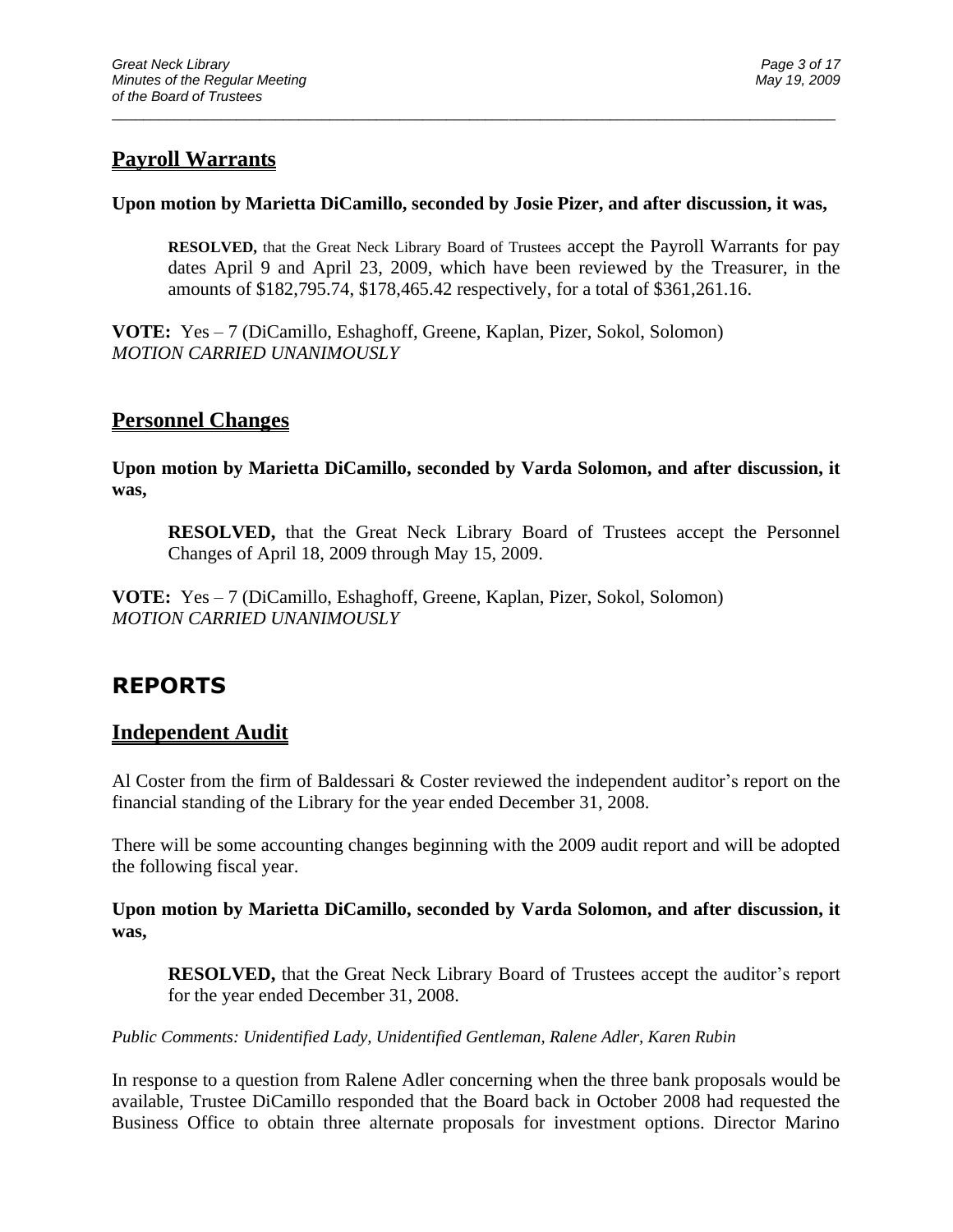stated that these proposals will be brought before the Finance Committee in June and the committee will then have a recommendation for the Board at the June 23<sup>rd</sup> Board meeting.

\_\_\_\_\_\_\_\_\_\_\_\_\_\_\_\_\_\_\_\_\_\_\_\_\_\_\_\_\_\_\_\_\_\_\_\_\_\_\_\_\_\_\_\_\_\_\_\_\_\_\_\_\_\_\_\_\_\_\_\_\_\_\_\_\_\_\_\_\_\_\_\_\_\_\_\_\_\_\_\_\_\_\_\_\_\_\_\_\_\_\_\_\_

Trustee DiCamillo thanked Mr. Coster for a wonderful job done, and also Business Manager Zitofsky and Assistant Director Laura Weir for the good job done during a difficult time.

**VOTE:** Yes – 7 (DiCamillo, Eshaghoff, Greene, Kaplan, Pizer, Sokol, Solomon) *MOTION CARRIED UNANIMOUSLY*

The reading of the Building Committee, Policy Committee, Assistant Director and the Library Director's Reports was dispensed with and copies were made available to the public.

## **Building Committee**

Below is the text of the Building Committee Reports of April 23 and April 28:

### **Thursday, April 23 Meeting**

Present were Building Committee Chairman, Andrew Greene and Committee members, Anna Kaplan and Martin Sokol. Absent was Janet Eshaghoff.. Present from Dattner Architects were Daniel Heuberger and Ernesto Vela, Library Director, Jane Marino, Assistant Director, Laura Weir and Business Manager, Neil Zitofsky. Also in attendance as members of the public were Trustees Marietta DiCamillo, Josie Pizer and Varda Solomon. Other members of the public were Stan Romaine, Ada Berkowitz, Naomi Feldheim, Barbara Zeller, Sandra Salat, and John Drukker.

The meeting was called to order at 7:50 p.m. by chair Andrew Greene , and adjourned at 10:00 p.m.

Mr. Greene informed Mr. Heuberger the Board has made an offer to the Construction Management firm, Park East Construction Corp to serve as Construction Managers for the renovation project, subject to satisfactory conclusion of a contract. In addition, the Board has made an offer to the environmental firm, EEA to serve as environmental consultants on the project. Mr. Heuberger indicated that the environmental process is a complicated one. This process, called SEQR, involves submitting an Environmental Assessment Form (EAF) to the New York State Department of Environmental Conservation. If the EAF by itself is not sufficient because there are environmental impacts, you go to the next step, the Environmental Impact Statement (EIS). The library will work closely with both EEA and Dattner to ensure that all appropriate steps are taken.

Mr. Heuberger went on to report on his meeting with North Hempstead Town Supervisor, Jon Kaiman at the North Hempstead town hall on April 20, 2009. The purpose of the meeting was for Dattner associates, Mr. Heuberger and Mr. Vela, to introduce themselves and to talk about the process of site plan approval and referendum approval. Mr. Kaiman was open and sympathetic and offered the services of the town in any way that would be helpful. Mr. Heuberger indicated that Dattner's intention is to make this process go as smoothly as possible and to identify the pertinent issues that need involvement from the Town so they can be resolved. Among the issues that were discussed was the referendum process and Mr. Kaiman said he would facilitate it as much as possible. There will be a bond counsel hired by the Town although the library might have its own bond counsel. [corrected 5/19/09]

Mr. Greene and Mr. Heuberger then discussed the need to hire other consultants for the library. It was determined that the two positions that need to be filled now are bond counsel and zoning attorney. Mr. Greene instructed director Library Director Marino to reach out to potential candidates for proposals. The position of cost estimator was discussed and it was determined that both Dattner and Park East have such a person as part of their teams and that both estimators must work independently of each other. Mr. Heuberger briefly described the process of identifying costs for the committee.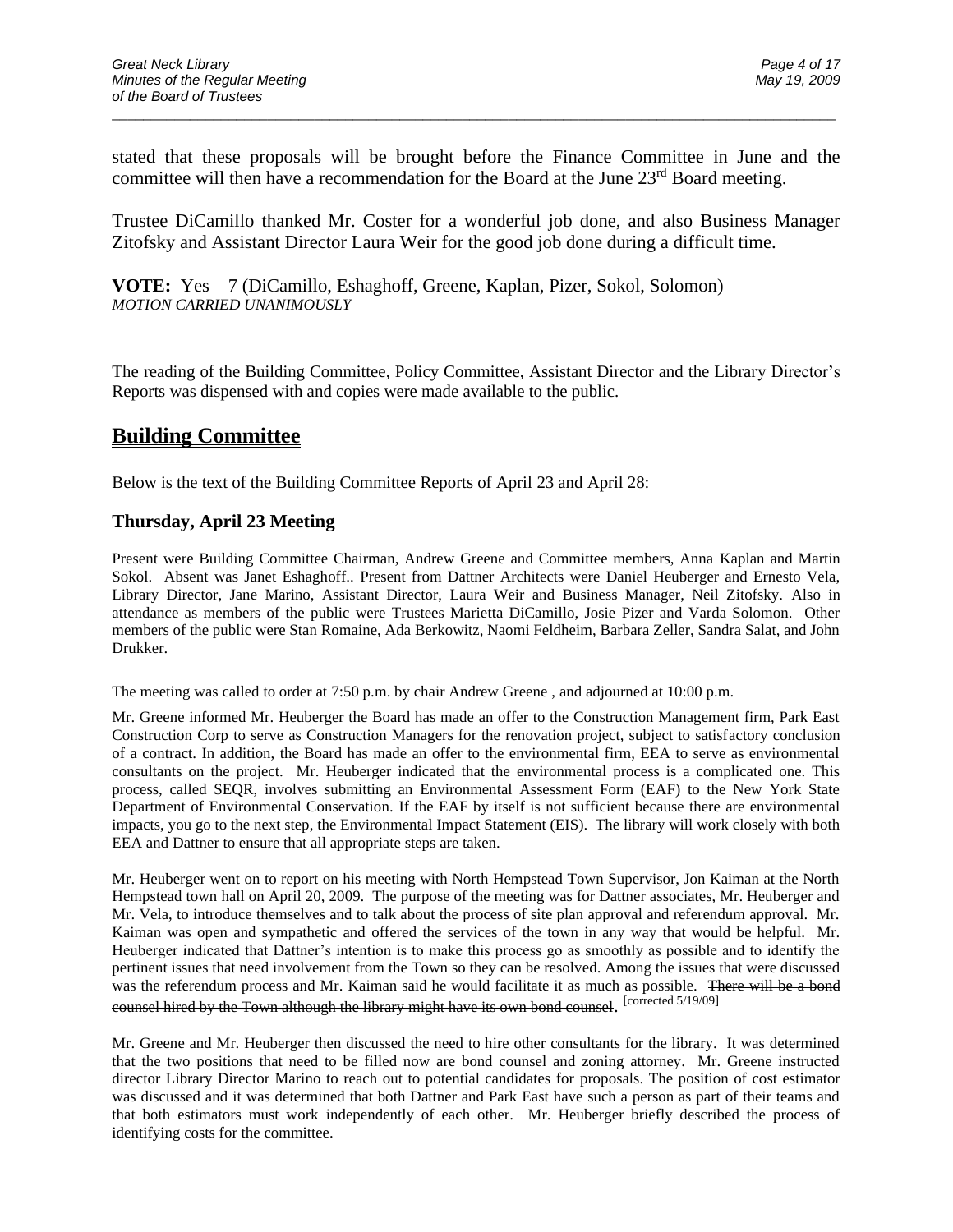The program interviews compiled by Dattner and sent to Director Marino were distributed back to staff for any corrections or clarifications. They were fairly minimal. Only two departments were missing and the Director will check and get back to Dattner. The Collection Inventory and Shelving requirements were also updated and distributed. The discrepancy between the May 2008 RFP numbers and the April14, 2009 numbers was discussed. Director Marino and Assistant Director Weir indicated that although there had been some weeding done during the intervening time, the reason for the bulk of the discrepancy is two different ways of counting: a physical count vs. a database count.

\_\_\_\_\_\_\_\_\_\_\_\_\_\_\_\_\_\_\_\_\_\_\_\_\_\_\_\_\_\_\_\_\_\_\_\_\_\_\_\_\_\_\_\_\_\_\_\_\_\_\_\_\_\_\_\_\_\_\_\_\_\_\_\_\_\_\_\_\_\_\_\_\_\_\_\_\_\_\_\_\_\_\_\_\_\_\_\_\_\_\_\_\_

Mr. Heuberger indicated that he wants to make the addition as compact as possible around the existing building. The appearance of the addition will be discreet, low-key and harmonious with the landscape. He indicated that one of the issues with the environmental review is to make sure there is minimal increase on the impervious area on the site and we limit the extent into the wetland zones. What Dattner Architects see as their task is to change the different parts that don't work well together and transform the existing building into one new building in which all parts work well together. Mr. Heuberger presented a graphic representation of the requested increases giving three alternate placements for various departments. This was not a design but rather a program placement in the building.

He then asked for input on the three schemes. A concern was expressed by a neighboring resident about the potential impact to their neighborhood and about how the building would fit into the neighboring landscape. Mr. Heuberger addressed those concerns, indicating that he wants the library to take advantage of its views onto the pond. He wants to build the addition in the spirit of the present building. One example of a way to improve the exterior of the building is to change the lighting of the building which is harsh at night and the lighting he will be using will be more reflected and not so harsh.

The new piece will be very similar to the building that is there now. The building will be getting bigger but the spirit of the project will be as modest as possible and still serve the needs of the library. Another resident asked if the current main entrance will be pushed out to gain space on that side. Mr. Heuberger said he would look at that possibility. Parking was also discussed and Mr. Heuberger said he is looking at all options to maximize parking without damaging the trees.

When asked what the next step would be, Mr. Heuberger said that the meeting on April 28, 2009 is for him to listen to the public. He indicated that he will talk about site concerns and concerns for the public. He will then take those concerns and the space programs he already has and produce three architectural plans to work on.

### **Public Feedback Meeting - April 28**

Present: Andrew Greene, Committee Chair; Janet Eshaghoff, Anna Kaplan, and Martin Sokol – members of the Building Committee; Dan Heuberger and Ernesto Vela, from DattnerArchitects, Library Director Jane Marino and Library Assistant Director, Laura Weir and Business Manager Neil Zitofsky; Trustees Marietta DiCamillo, Josie Pizer, Varda Solomon attending as members of the public. Other members of the public attended. No sign-in sheet was available. The meeting was called to order at 7:45 p.m. and adjourned at 10:00 p.m.

After introductions from Library Director Jane B. Marino, Dan Heuberger conducted a brief overview of his firm's work and showed some photographs of the building that detailed the impact of natural light, the borders of the natural wetlands and the extant exits and entrances.

Mr. Heuberger also showed the amount of "program space" that would be increased by Department, using abstract rectangles to represent those spaces, explaining the process he used to reach those amounts. The issues discussed with the public included:

• Increasing the area of the Children's Department. The increase provides adequate space for program activities and allows for the reduction of shelving height for better access and visibility. Overlapping of program spaces with other functions will be studied.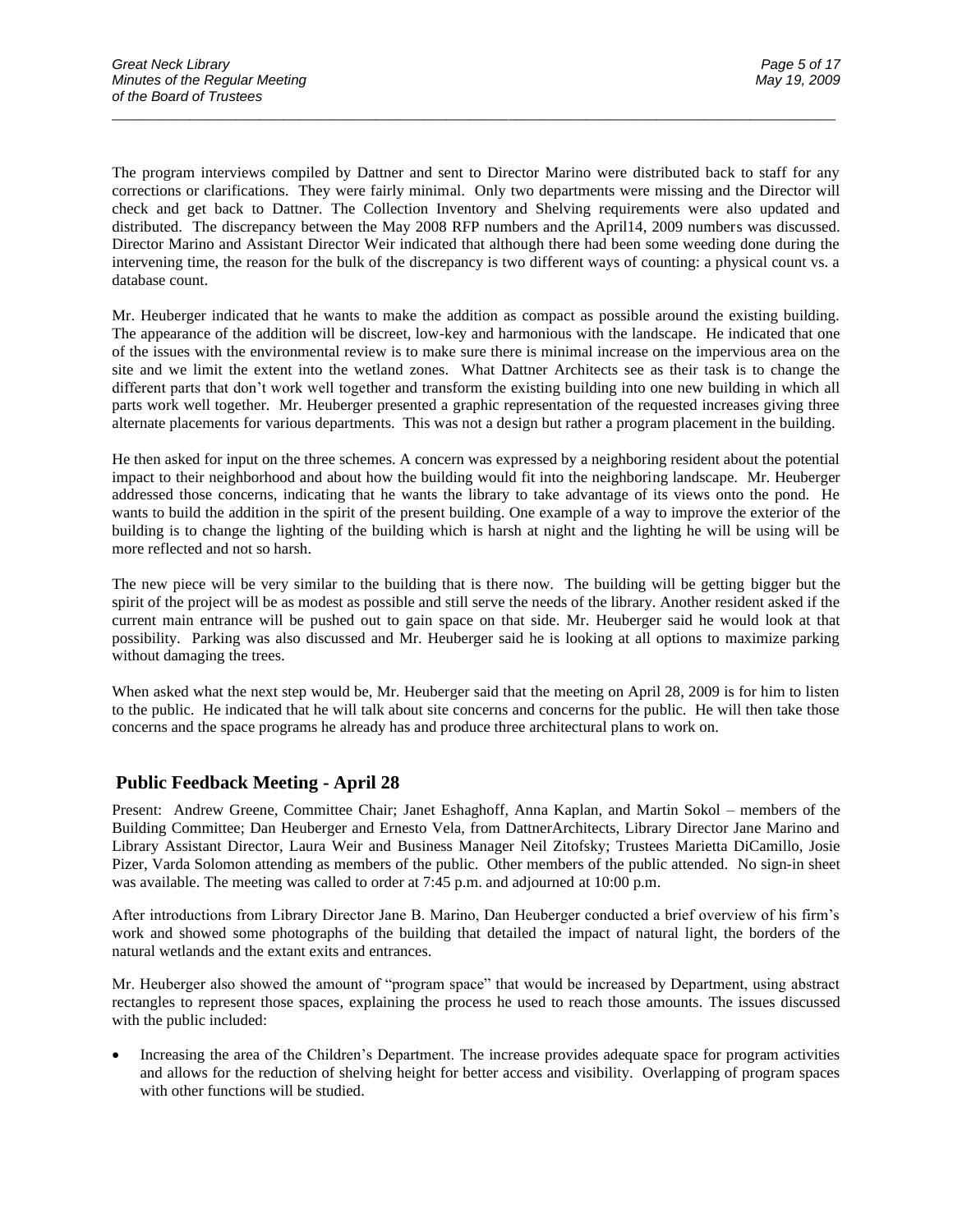• Entrance platform and stairs as possible expansion area: Dattner will study options integrating this area as part of the expansion.

\_\_\_\_\_\_\_\_\_\_\_\_\_\_\_\_\_\_\_\_\_\_\_\_\_\_\_\_\_\_\_\_\_\_\_\_\_\_\_\_\_\_\_\_\_\_\_\_\_\_\_\_\_\_\_\_\_\_\_\_\_\_\_\_\_\_\_\_\_\_\_\_\_\_\_\_\_\_\_\_\_\_\_\_\_\_\_\_\_\_\_\_\_

- Mezzanine accessibility and efficiency: The new building will be ADA compliant. Dattner will study raising the mezzanine floor and roof to provide flexible spaces. Upper roof would be raised a few feet and not a full story.
- Sustainable design: The design will be environmentally responsible and energy efficient. LEED certification to be determined.
- Parking: A variance for parking will be required. Dattner will evaluate requirements with the Town's Dept. of Planning. Board will follow up on option of leasing land from Water Pollution Control District.
- Cost: Independent estimates will be prepared by the Dattner team and the Construction Management firm.
- Interim plan during construction: Board will study options for temporary sites.
- Quality of exhibition space: Better quality space will be allocated in the design.
- Levels: Maintain the existing character while looking at opportunities to connect with the Library. Storage and ADA compliance will be provided.
- Next steps: Dattner will have preliminary plans by end of June. Feedback from questionnaires will be reviewed and incorporated into design process.

All members of the public seemed interested in the project and they were urged to complete and send in the questionnaire that was made available to the public through the newsletter and the website. [end of report]

Marianna Wohlgemuth, referring to the statement in the Building Committee report of April 23 which stated: *There will be a bond counsel hired by the Town although the library might have its own bond counsel*, wanted to know why the Town would be providing a bond counsel for the Library. Trustee Pizer, who attended that meeting with the architects and Town Supervisor Jon Kaiman clarified the statement. She explained that the Town of North Hempstead had its own bond counsel but the Library can avail itself of the bond counsel services if it chooses. To clear up the misconception, Trustee DiCamillo proposed that the minutes of that meeting be corrected to reflect Trustee Pizer's explanation. It was agreed that the sentence in question should be deleted to correct the minutes.

Mrs. Wohlgemuth pointed out that the April 28 report excluded some names of members of the public who were in attendance as well as comments of other members of the public. The Director explained that the names in the report were obtained from those who had signed the attendance sheet and she tried to list as many issues as possible that came up. The meeting was telecasted live on public access channel but could not be replayed because the taping equipment malfunctioned the night of the event.

Mrs. Wohlgemuth asked for a commitment from the Board that a meeting would be scheduled at Parkville to educate the community with the plans. Trustee Greene replied that the Board would take it under advisement.

*Public Comments: Marianna Wohlgemuth, Carol Frank, Unidentified Gentleman, Ralene Adler, Karen Rubin*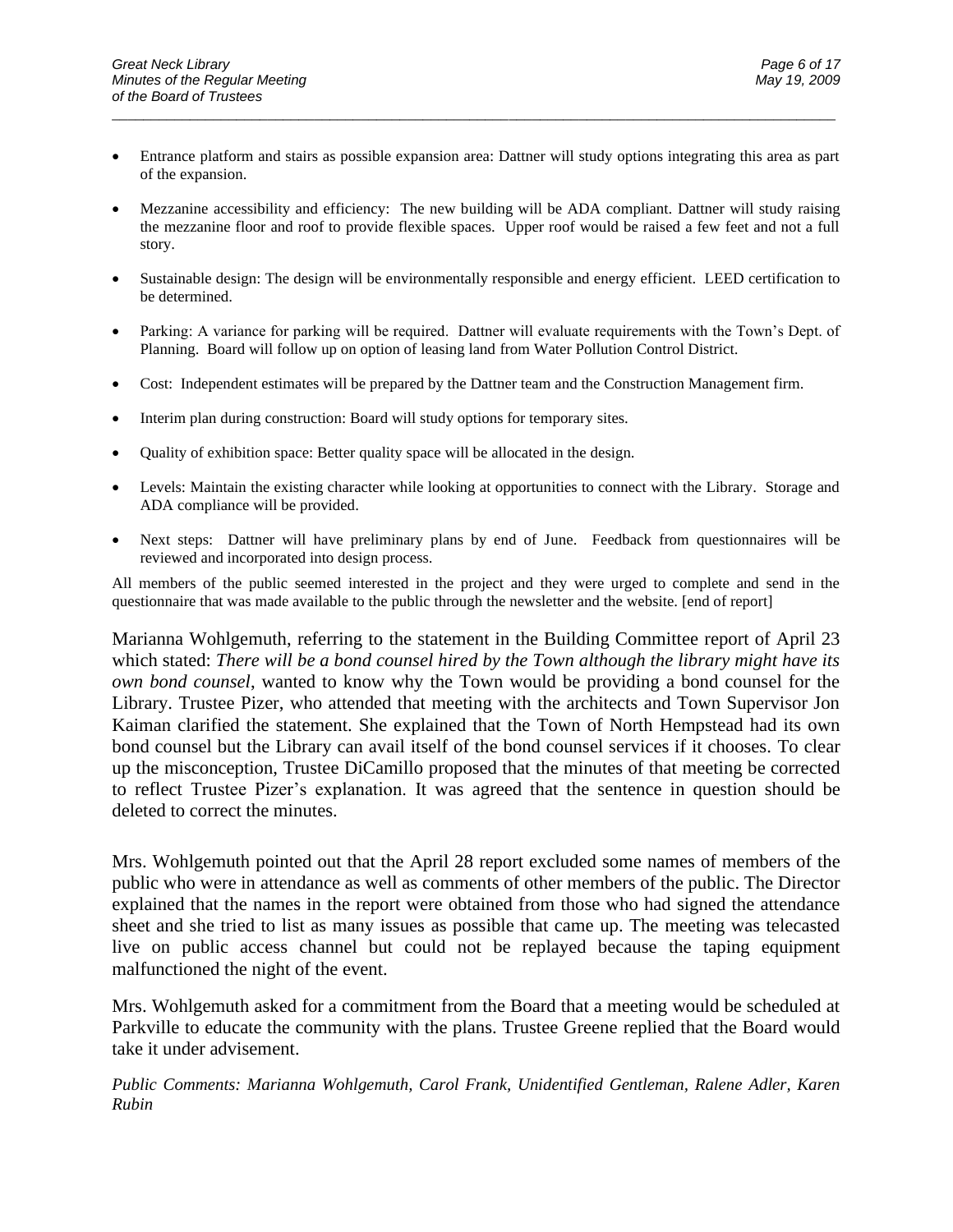## **Policy Committee**

#### Text of the Report:

The meeting was called to order at 7:35 pm., on Tuesday, May 12, 2009, in the Multi-Purpose Room. In attendance were Committee Chair Varda Solomon, Committee member Janet Eshaghoff, Library Director, Jane Marino and Assistant Library Director, Laura Weir. Absent were Committee member Andrew Greene and Board President, Martin Sokol. The Meeting was Adjourned at 8:55 pm.

\_\_\_\_\_\_\_\_\_\_\_\_\_\_\_\_\_\_\_\_\_\_\_\_\_\_\_\_\_\_\_\_\_\_\_\_\_\_\_\_\_\_\_\_\_\_\_\_\_\_\_\_\_\_\_\_\_\_\_\_\_\_\_\_\_\_\_\_\_\_\_\_\_\_\_\_\_\_\_\_\_\_\_\_\_\_\_\_\_\_\_\_\_

The "Valuation Form" currently given to exhibitors is in conflict with Library Policy #800-10 which states that "The Library is not responsible for any loss or damage to any property owned by exhibitors." Therefore, the Committee proposes that the Board remove the Valuation Form, #900-60(a) from its Policy Manual and advise staff to stop using the form. The committee further proposes to put together a new policy and application, together with a "holdharmless" form at its next meeting for presentation to the Board for Approval.

#### CD Duplication

Although Policy #700-60 states that "Duplication in whole or part of videotapes/DVD's is prohibited" there is no provision to deal with the issue of patrons downloading CD's to their computers while in the Library which is in violation of Federal Copyright statute Section, Section 109 and prohibited by this Library. Therefore, the Committee proposed that the Board institute new language that could be inserted in this section of the Policy and also posted as needed in the AV Department that reads: "*The duplication in whole or part of any copyrighted audio or video work in any format is a direct and serious violation of Federal Copyright statute Section 17, Section 109 and is prohibited by this Library. Failure to adhere to this prohibition could result in the suspension of Library privileges."* 

#### Meeting Room Fees

The Library's Community Room serves the Community of Great Neck in a variety of ways. The Library sponsors programs such as music recitals or movie series and various Community Groups holds meetings and sponsors programs throughout the year. The fees requested from the community have not been raised since 1997. Therefore, the Committee proposed that the Board approve an increase in the fees for the use of the Community Room from \$10 to \$25 during regular hours and from \$35 to \$50 for use outside regular hours.

#### Museum Passes

This issue has been discussed with varying intensity and interest since 2005. Many libraries in Nassau County offer their patrons the use of passes to visit museums both in Long Island and NYC. The libraries buy the passes and then lend them out to patrons. They typically allow up to four people for each pass and are lent out for only a couple of days and can be reserved, sometimes up to 45 days in advance. They can be reserved on Event Keeper, which is our program reservation system and checked out in the same way as any other item would be checked out.

This program would allow patrons of all ages to benefit from the Carter gift fund and enable us to fulfill our mission "to offer the best possible traditional and innovative library services" and to "support the intellectual, educational, cultural and recreational needs" of Great Neck.

This collaboration would provide an entrée into museums our patrons might not be able to afford or have thought to try. This would extend our partnership with many museums that have sent docents to do programs here at the Library on any one of a variety of programs based on their collections.

Some of the typical museums participating include: Long Island Children's Museum, Nassau County Museum of Art, Old Westbury Gardens, Jewish Museum, Garvies Point Museum, Long Island Science Museum. Cradle of Aviation Museum, Holocaust Museum

The Committee proposes that the Board authorize the addition of museum passes as an item to be circulated into the policy manual and authorize the Director to spend up to \$3,000 from the Louise Carter Gift fund to purchase passes from these or other museums in Long Island that seem appropriate to the Library's mission. [resolutions appear under 'New Business.'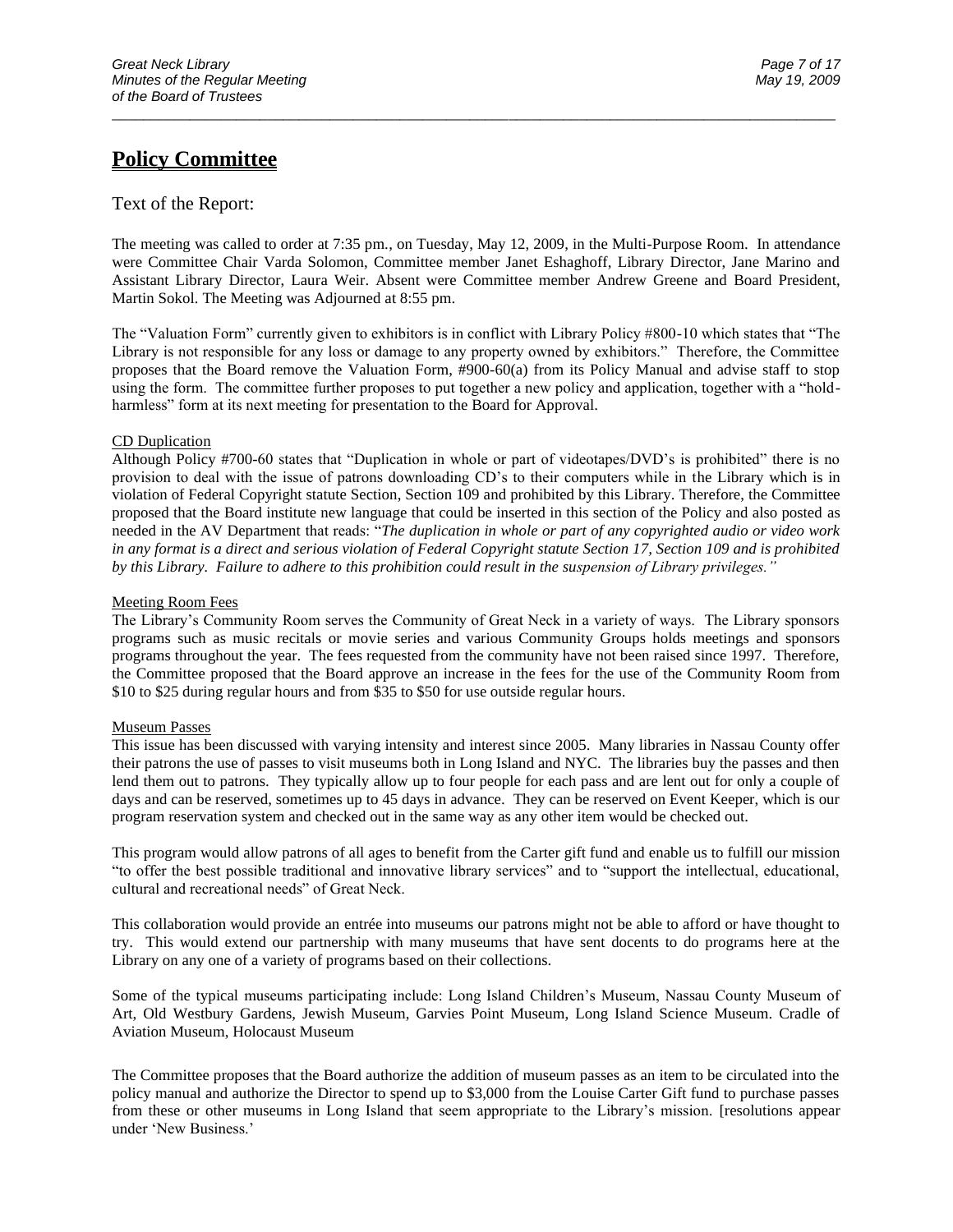## **Assistant Director**

#### Text of the Report:

#### Workshops and Conferences

On Friday, May 8 I attended the Nylink Annual Meeting held at the Franklin D. Roosevelt Library in Hyde Park, New York. The theme of the conference was "Disruptive Change at Libraries: Thriving and Reviving." In his Keynote address entitled "Taking Charge of Change: Fostering Organizational Vitality" speaker Joe Lucia, Director of the Villanova University Library, likened this age of the internet to the changes that the world experienced as a result if the invention of the printing press 150 years ago. Just as the book changed the way society gathered information, the internet and social networking will change the ecology of knowledge. He noted that participatory software, such as Wikipedia and Facebook, are examples of our "on demand environment." He talked of the Library as the center of community intellectual life, with its open access to intellectual and cultural ideas, and spoke of the need for us to keep the library visible as a dynamic community organization.

\_\_\_\_\_\_\_\_\_\_\_\_\_\_\_\_\_\_\_\_\_\_\_\_\_\_\_\_\_\_\_\_\_\_\_\_\_\_\_\_\_\_\_\_\_\_\_\_\_\_\_\_\_\_\_\_\_\_\_\_\_\_\_\_\_\_\_\_\_\_\_\_\_\_\_\_\_\_\_\_\_\_\_\_\_\_\_\_\_\_\_\_\_

Later in the program, a panel discussed "Bibliographic Gestalt"-Content Delivery and Discovery in Merging Spaces and Contexts." Basically, the Library catalog as we know it will undergo tremendous changes as we use the internet and URIs (Uniform Resource Identifyers) in bibliographic records to link data out to a much wider range of information and identify resources across the internet. What we now know as subject headings will become active links creating building blocks to layers of information about people, places and information related to the initial resource. The researcher will be able to use the initial library resource to explore beyond the library. Libraries have a great deal of unique and valuable information to share, from authority records to digitized local history collections. Making the data available through linked records will increase the flow of information into and out of the library.

#### Branch Information

On Thursday, May 14, 2009, the Parkville Branch was forced to close for the day, due to leak in a water main that needed to be repaired. We had hoped to be able to open for part of the day, but finding and then repairing the leak proved to be more time consuming than originally thought by the repair crews.

### **Director**

#### Text of the Report:

#### Milestone

During one of my interviews when I applied for this job, I was asked to describe my first 100 days. As of today, it has been 100 days since I started at the Great Neck Library. And while I am sure CNN won't be doing a report card on my first 100 days, it is a milestone worth noting. It has been, to be sure, a very busy time, filled with meetings with staff, the Board and its various committees and the community. I've discovered a few things along the way. The Library is blessed with a dedicated hard-working staff ready, willing and able to serve this community every day. The Nominating Committee and the Music Advisory Committee are all filled with diligent and dedicated volunteers whose sole mission is the betterment of the community through the Library. The Board of Trustees, while single-mindedly dedicated to getting the renovation accomplished, is also the steward of the Library we need them to be, acutely aware of their responsibility to ensure the Library is run in the best possible way.

#### Meetings

Along with several members of the Library staff, I attended the Long Island Library Conference held on Thursday, May 8 at the Crest Hollow Country Club in Woodbury. It was extremely well-attended with over 800 librarians from Nassau and Suffolk attending. There were many vendors attending and interesting workshops on all subjects, including a Review of the New Laws of the Workplace, Dealing with Difficult People and Going Green. There were a few performers and authors appearing in workshops as well. The keynote speaker was author Adriana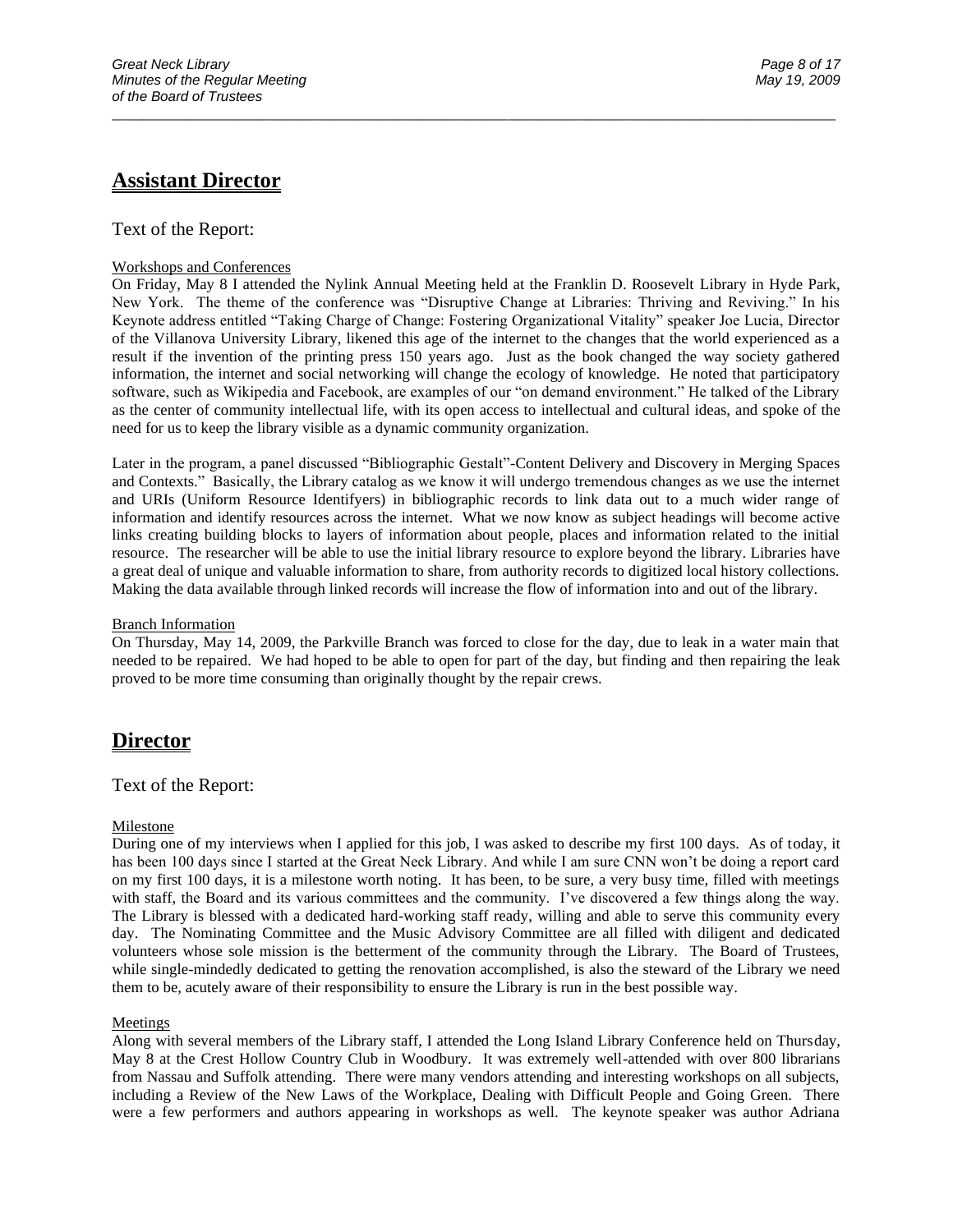Trigiani, who wrote such books as *Lucia, Lucia, Queen of the Big Time* and *Funny Valentine.* Her funny and heartfelt speech delighted the capacity crowd.

\_\_\_\_\_\_\_\_\_\_\_\_\_\_\_\_\_\_\_\_\_\_\_\_\_\_\_\_\_\_\_\_\_\_\_\_\_\_\_\_\_\_\_\_\_\_\_\_\_\_\_\_\_\_\_\_\_\_\_\_\_\_\_\_\_\_\_\_\_\_\_\_\_\_\_\_\_\_\_\_\_\_\_\_\_\_\_\_\_\_\_\_\_

In addition to the regularly scheduled monthly meeting of the NLS Member Library Directors, there were two additional meetings of the NLS Directors in May. One was a lunchtime workshop on motivating employees and staff. The other was a collaborative meeting with Suffolk Library System Directors and had as its guest speaker the current President of the New York Library Association, Josh Cohen. I was also a guest of the Merchant Marine Academy librarians for lunch, along with Laura Weir and it was a pleasure to spend some time and get to know them as well as enjoy their beautiful view.

Staff safety and security is important to us all. So, I thought it was important to bring in a police officer to talk to the staff and give them some information on how best to deal with problems that might crop up. At our monthly general staff meeting, we had as our guest Officer Bob Browne of the Nassau County Police who spoke about how to deal with problem patrons or emergencies that might necessitate calling 911. He was very knowledgeable and has a lot of experience working in the area, which was a great benefit to the staff.

#### Building Project

We received 376 surveys. A compilation of the results is attached. Overall, those who responded are in favor of a renovation and expansion. Most of the respondents use the Main Library but we had responses from all three branches as well. As of tonight's meeting another 20 responses were received bringing the total to 396. The change in the number of responses did not change the trend

#### Staff Notes

On May 7, Jennifer Green, Suzanne Fiala and Janet Fine were recognized by the Village of Great Neck Plaza as "Star Performers." They were nominated for being helpful, hardworking, and cheerful and having an excellent relationship with all our patrons. It was very exciting for them to be singled out and thanked in a public forum.

I attended a performance of "Urinetown" put on by Levels. The performers were filled with energy, passion and talent and Ethan Mann and his staff are to be commended for a terrific job. The Programming and Publicity office, headed by Interim Dept Head Pam Levin has done a wonderful job putting some new layout and designs into the newsletter, creating new monthly calendars for both adult and children's activities. Thanks go to Pam as well as Debbie Feldman and Grace Fererra. Adult reference librarians Jonathan Aubrey and Maureen McKenna created "Star Poems" which they hung throughout the library during the month of April to celebrate National Poetry Month. These colorful tributes to literature and poetry were a wonderful lift and reminded us all what libraries can do.

Thanks go also to the Computer Dept, run by Janet Fine, who successfully uploaded the latest upgrade to our circulation system and automated card catalog with minimal fuss and disruption to service. They are Garry Horodyski, Joe Marchione and Shuqian Zhang.

#### **State Charter**

We received a letter from the State Education Department to inform us that the Board of Regents formally voted to grant an absolute charter to the Great Neck Library. The actual charter document will be prepared and forwarded to us in the next couple of weeks. [end of report]

Trustee DiCamillo along with Trustee Eshaghoff attended Levels' production of *Urinetown* which was wonderful and dynamic and the young people were great. The Director was asked to pass on kudos to Ethan and Barry.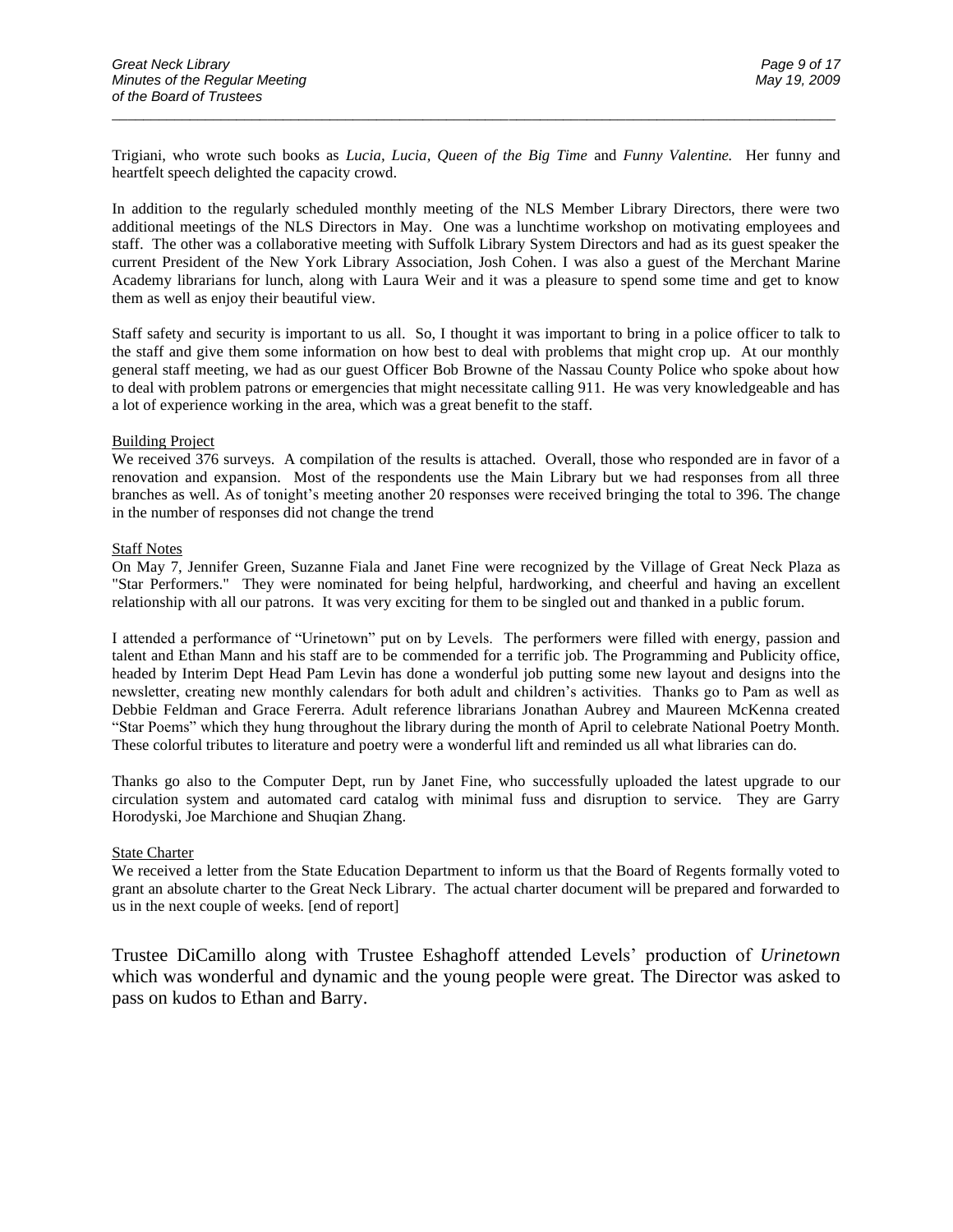# **OLD BUSINESS**

## **Long Range Planning Committee**

President Sokol appointed Trustee Pizer chair of the Long Range Planning Committee which constitutes the Board as a whole. She in turn appointed Trustees Eshaghoff and Kaplan to join her on the steering committee of the Long Range Planning Committee.

\_\_\_\_\_\_\_\_\_\_\_\_\_\_\_\_\_\_\_\_\_\_\_\_\_\_\_\_\_\_\_\_\_\_\_\_\_\_\_\_\_\_\_\_\_\_\_\_\_\_\_\_\_\_\_\_\_\_\_\_\_\_\_\_\_\_\_\_\_\_\_\_\_\_\_\_\_\_\_\_\_\_\_\_\_\_\_\_\_\_\_\_\_

# **NEW BUSINESS**

## **Holiday & Sunday Schedule**

**Upon motion by Anna Kaplan and seconded by Marietta DiCamillo and after discussion, it was,**

**RESOLVED,** that the Great Neck Library Board of Trustees adopt the Holiday & Sunday Schedule as set forth below:

### **HOLIDAYS**

Labor Day – Monday, September 7, 2009 – Closed Rosh Hashanah –Saturday, September 19, 2009 – Main & Parkville – Open; Lakeville & Station – Closed Yom Kippur Eve – Sunday, September 27, 2009 – Sunday Hours Yom Kippur – Monday, September 28, 2009 – Main & Parkville – Open; Lakeville & Station – Closed Veterans' Day – Wednesday, November 11, 2009 – Closed Thanksgiving Day – Thursday, November 26, 2009 – Closed Christmas Eve – Thursday, December 24, 2009 – Closed at 1:00 p.m. Christmas Day – Friday, December 25, 2009 – Closed New Year's Eve – Thursday, December 31, 2009 – Closed at 1:00 p.m. New Year's Day – Friday, January 1, 2010 – Closed M. L. King Jr. Day – Monday, January 18, 2010 – Closed Presidents' Day – Monday, February 15, 2010 – Closed Easter – Sunday, April 4, 2010 – Closed Memorial Day Weekend, Sunday & Monday, May 30 & 31, 2010 – Closed Independence Day Weekend, Sunday & Monday, July 4 & 5, 2010 – Closed

SUNDAY HOURS (September 13, 2009 through June 13, 2010)

Main & Parkville – Open from 1:00 – 5:00 p.m. Lakeville & Station – Closed

**VOTE:** Yes **–** 7 (DiCamillo, Eshaghoff, Greene, Kaplan, Pizer, Sokol, Solomon) *MOTION CARRIED UNANIMOUSLY*

## **Donation Acknowledgement**

**Upon motion by Varda Solomon and seconded by Marietta DiCamillo and after discussion, it was,**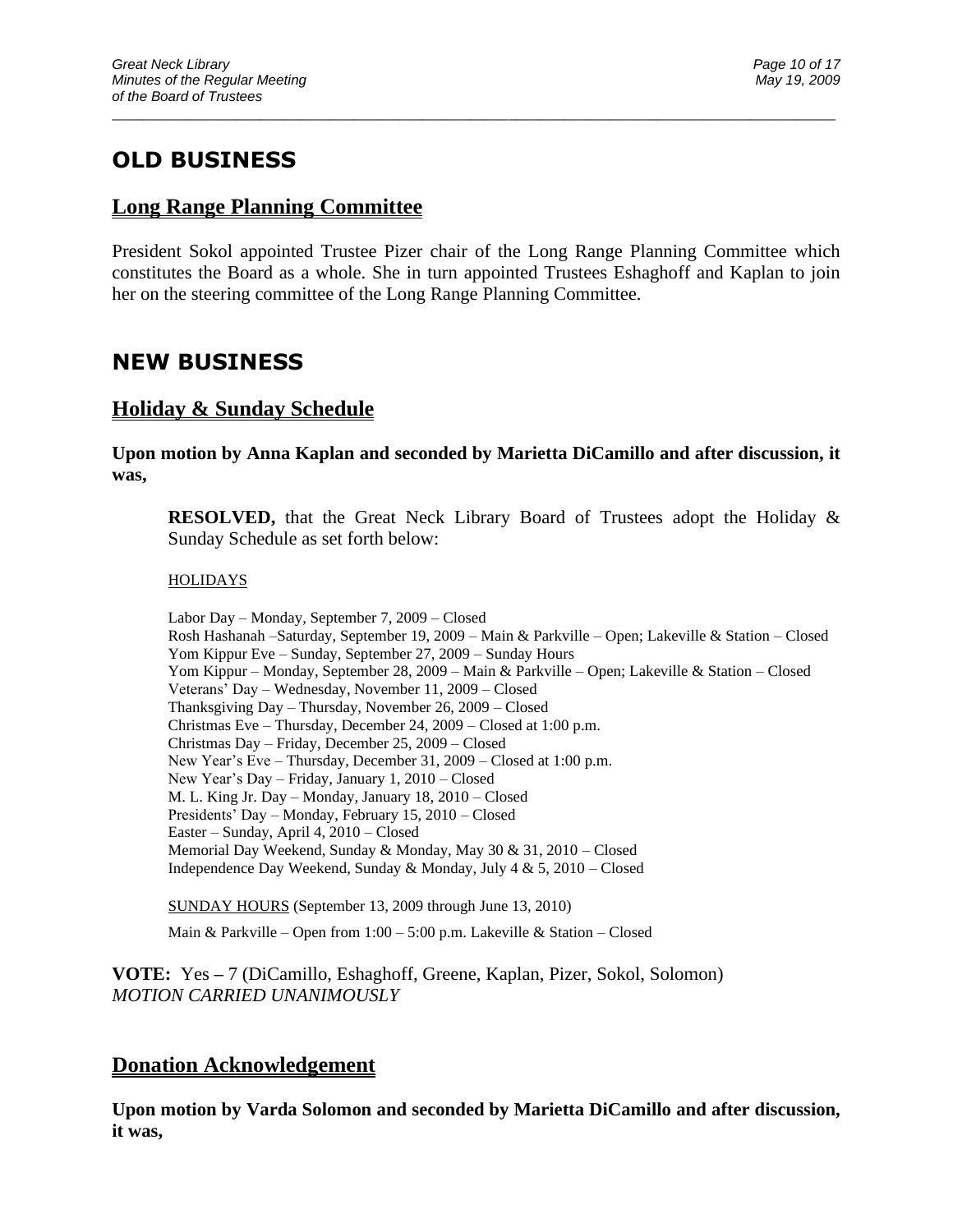**RESOLVED,** that the Great Neck Library Board of Trustees accept the contributions of Iris and Ken Grover in the amount of \$100 and Richard Wong in the amount of \$100 in memory of Eleanor Gluck.

The director pointed out that there were other smaller donations ranging anywhere from \$10 to \$50. President Sokol officially thanked all those who contributed to this fund in memory of Eleanor Gluck.

\_\_\_\_\_\_\_\_\_\_\_\_\_\_\_\_\_\_\_\_\_\_\_\_\_\_\_\_\_\_\_\_\_\_\_\_\_\_\_\_\_\_\_\_\_\_\_\_\_\_\_\_\_\_\_\_\_\_\_\_\_\_\_\_\_\_\_\_\_\_\_\_\_\_\_\_\_\_\_\_\_\_\_\_\_\_\_\_\_\_\_\_\_

**VOTE:** Yes **–** 7 (DiCamillo, Eshaghoff, Greene, Kaplan, Pizer, Sokol, Solomon) *MOTION CARRIED UNANIMOUSLY*

## **Policy Manual Changes**

### SECTION 900-60(a)

### **Upon motion by Varda Solomon and seconded by Josie Pizer and after discussion, it was,**

**RESOLVED,** that the Great Neck Library Board of Trustees authorize the removal of the form 900-60(a) [Valuation Form] from the Library's Policy Manual effective immediately and that it should no longer be used.

*Public Comments: Marianna Wohlgemuth*

**VOTE:** Yes **–** 7 (DiCamillo, Eshaghoff, Greene, Kaplan, Pizer, Sokol, Solomon) *MOTION CARRIED UNANIMOUSLY*

### SECTION 700-60 (CD DUPLICATION)

### **Upon motion by Varda Solomon and seconded by Marietta DiCamillo and after discussion, it was,**

**RESOLVED,** that the Great Neck Library Board of Trustees authorize that Section 700- 60 of the Policy Manual be amended to include: *The duplication in whole or part of any copyrighted audio or video work in any format is a direct and serious violation of Federal Copyright statute Section 17, Section 109 and is prohibited by this Library. Failure to adhere to this prohibition could result in the suspension of Library privileges.* 

*Public Comments: Unidentified Gentleman, Marianna Wohlgemuth, Carol Frank, Karen Rubin*

**VOTE:** Yes **–** 7 (DiCamillo, Eshaghoff, Greene, Kaplan, Pizer, Sokol, Solomon) *MOTION CARRIED UNANIMOUSLY*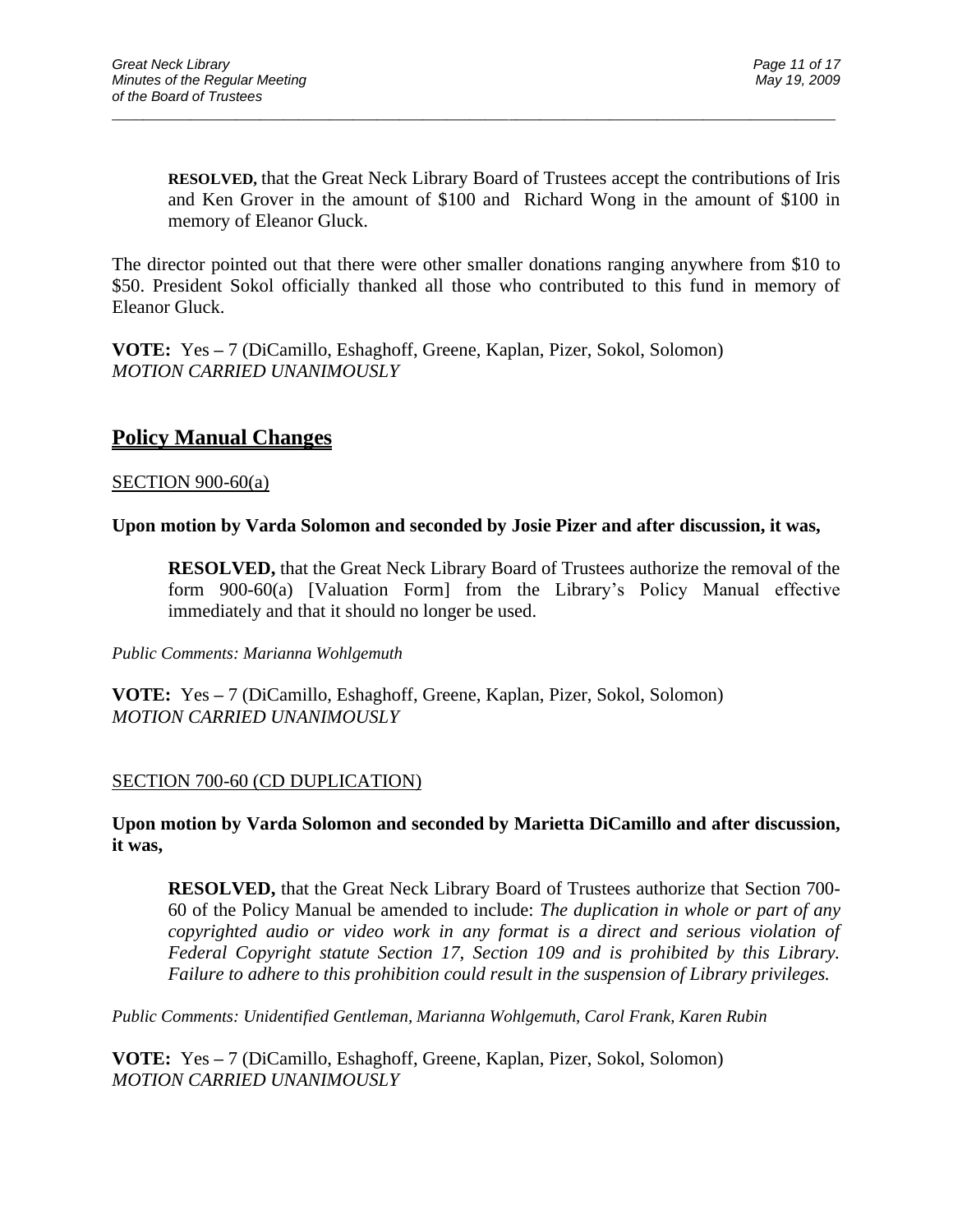#### SECTION 800-10 (MEETING ROOM FEES)

### **Upon motion by Varda Solomon and seconded by Janet Eshaghoff and after discussion, it was,**

\_\_\_\_\_\_\_\_\_\_\_\_\_\_\_\_\_\_\_\_\_\_\_\_\_\_\_\_\_\_\_\_\_\_\_\_\_\_\_\_\_\_\_\_\_\_\_\_\_\_\_\_\_\_\_\_\_\_\_\_\_\_\_\_\_\_\_\_\_\_\_\_\_\_\_\_\_\_\_\_\_\_\_\_\_\_\_\_\_\_\_\_\_

**RESOLVED,** that the Great Neck Library Board of Trustees authorize an increase in the rates for rental of the Community Room from \$10 to \$25 for use during regular hours and from \$35 to \$50 for use outside regular hours effective immediately.

*Public Comments: Unidentified Lady, Ralene Adler, Karen Rubin*

**VOTE:** Yes **–** 7 (DiCamillo, Eshaghoff, Greene, Kaplan, Pizer, Sokol, Solomon) *MOTION CARRIED UNANIMOUSLY*

#### POLICY MANUAL CLEANUP

**Upon motion by Varda Solomon and seconded by Marietta DiCamillo and after discussion, it was,**

**RESOLVED,** that the Great Neck Library Board of Trustees authorize approve the changes to Section 1500-10, 500-50, 500-55, 600-10, 700-40, 800-10, and 900-60 of the Board Policy Manual as outlined in the attached schedule. [see below]

Section 1500-10B (Membership in the Association) The membership rolls **list** will be maintained at the Main Branch of the Library.

Section 500-50: (Levels Hours of Service) Programs extend beyond the above listed evening hours as required, with the usual limitation of midnight **10 p.m.** when the evening maintenance crew is scheduled to finish work.

Section 500-55 (Staff and Trustee Privileges)

a. Purchase of Books – Staff and Trustees have the privilege of purchasing books, records, cassettes, etc. through the Library at the library discount rate. (The discount is variable and sometimes unpredictable). This is a personal privilege and should not be abused by ordering materials for others. Orders should be placed through the Director's Secretary. Bills should be paid within two weeks

b. Fines - Staff and Trustees are not excluded from paying special fees: such as those that were imposed for the rental of video cassettes..

d. Use of Copy Machines – Payment should be left with the Director's Secretary. Copying of any material for the Library should be done by the Director's Secretary

Section 600-10 (f): Selection Policies , Local History Collection – Each gift will be accessioned with a Deed of Gift Agreement form **(see attached)**, which acknowledges transfer of property to the Great Neck Library according to the Library's policy on gifts.

Section 700-40 (f): Loan Periods and Limitations – Materials will be considered returned on time if returned to the Circulation Desk at any Great Neck Library facility by the date indicated on the attached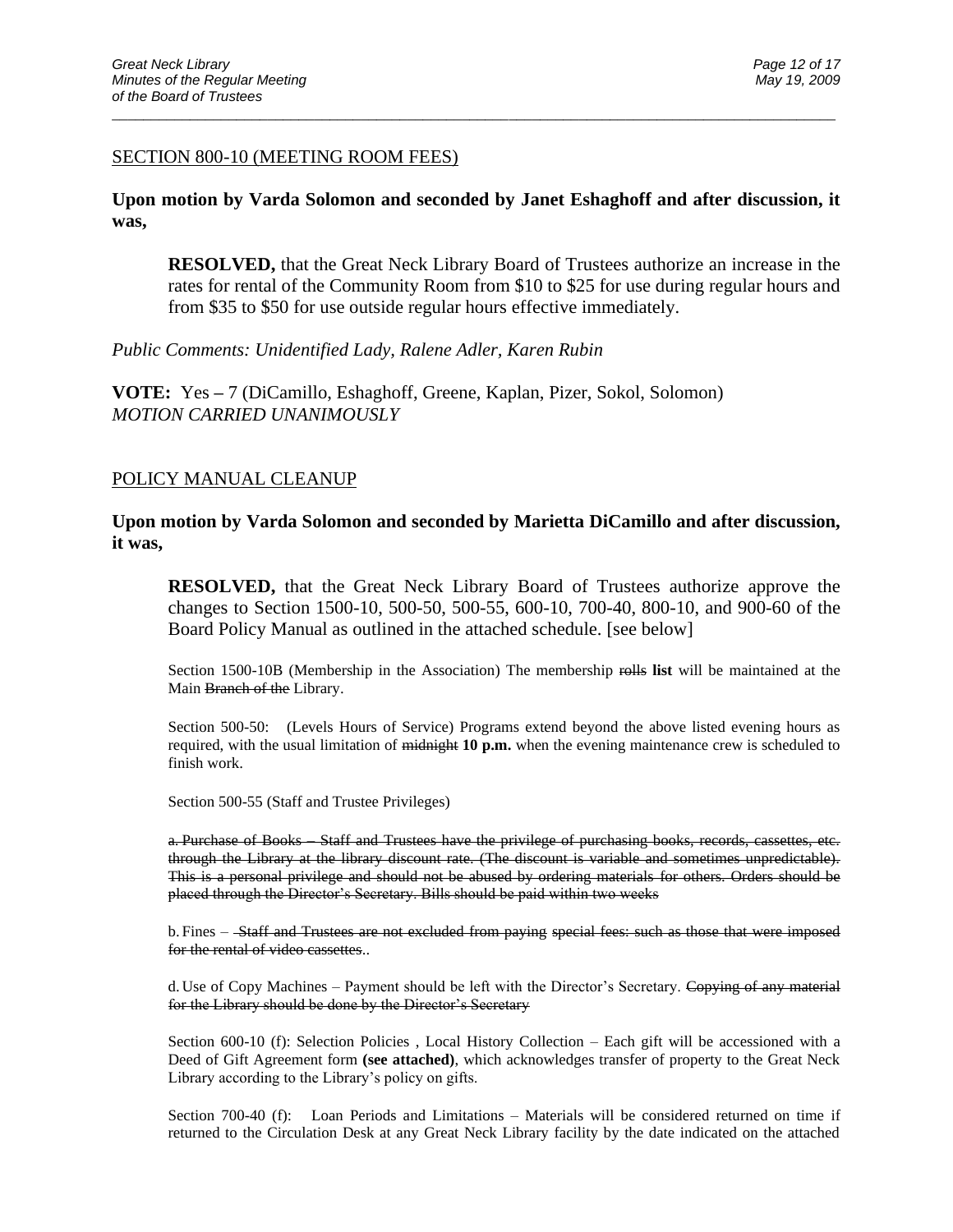due-date card **or receipt**. In addition, material will be considered returned on time if returned through a book drop at any Great Neck Library facility before the next scheduled opening of the Library following the date indicated on the due-date card **or receipt**. Once the Library has opened, material will be considered overdue and fines assessed as set forth in Section 700-45

\_\_\_\_\_\_\_\_\_\_\_\_\_\_\_\_\_\_\_\_\_\_\_\_\_\_\_\_\_\_\_\_\_\_\_\_\_\_\_\_\_\_\_\_\_\_\_\_\_\_\_\_\_\_\_\_\_\_\_\_\_\_\_\_\_\_\_\_\_\_\_\_\_\_\_\_\_\_\_\_\_\_\_\_\_\_\_\_\_\_\_\_\_

Section 800-10: Rules For Use of Meeting Rooms - Hours Main Library The Community Room may be available from 10:00 a.m. to 11:00 **10:00** p.m. weekdays.

#### Parkville Branch

The Parkville Branch meeting room may be available from 10:00 a.m. to 6:00 **5:45** p.m. weekdays. In addition, this room may be available in the evening until 9:00 **8:45** p.m. on Tuesdays and Thursdays. **when the Branch is open until 9:00 p.m.**

Fees – A fee of \$10.00 **\$25.00** will be charged for use of the rooms between the hours of 10:00 a.m. and 8:45 p.m. If a program extends beyond these hours, a fee of \$35.00 **\$50** to cover building and custodial expenses will be charged.

Application Procedure – Specific meetings are scheduled through the Library Director's Office or the Parkville Branch Librarian's Office once Board **Director** approval is granted.

Section 900-60 (a): Standing Committees – Art **Exhibits** Committee

Note: strikethrough text to be deleted and **boldface** is new text.

**VOTE:** Yes **–** 7 (DiCamillo, Eshaghoff, Greene, Kaplan, Pizer, Sokol, Solomon) *MOTION CARRIED UNANIMOUSLY*

### **Museum Passes**

.

### **Upon motion by Varda Solomon and seconded by Andrew Greene and after discussion, it was,**

**RESOLVED,** that the Board of Trustees of the Great Neck Library authorize the following addition to Policy Manual section #700-40. New section "x": Museum passes will circulate for a period of 4 days. Late fees will be \$4 per day. Replacement fee for the pass will be \$45. The passes are available to Great Neck Library cardholders only and are not renewable.

*Public Comments: Karen Rubin, Stanley Romaine, Carol Frank, Jayne Alexander, Ralene Adler*

Since this was the second reading of this policy, and in accordance with Board Policy Manual Section 200-10(c), Trustee Greene moved and Trustee DiCamillo seconded for this to be tabled until the June Board meeting. All were in favor.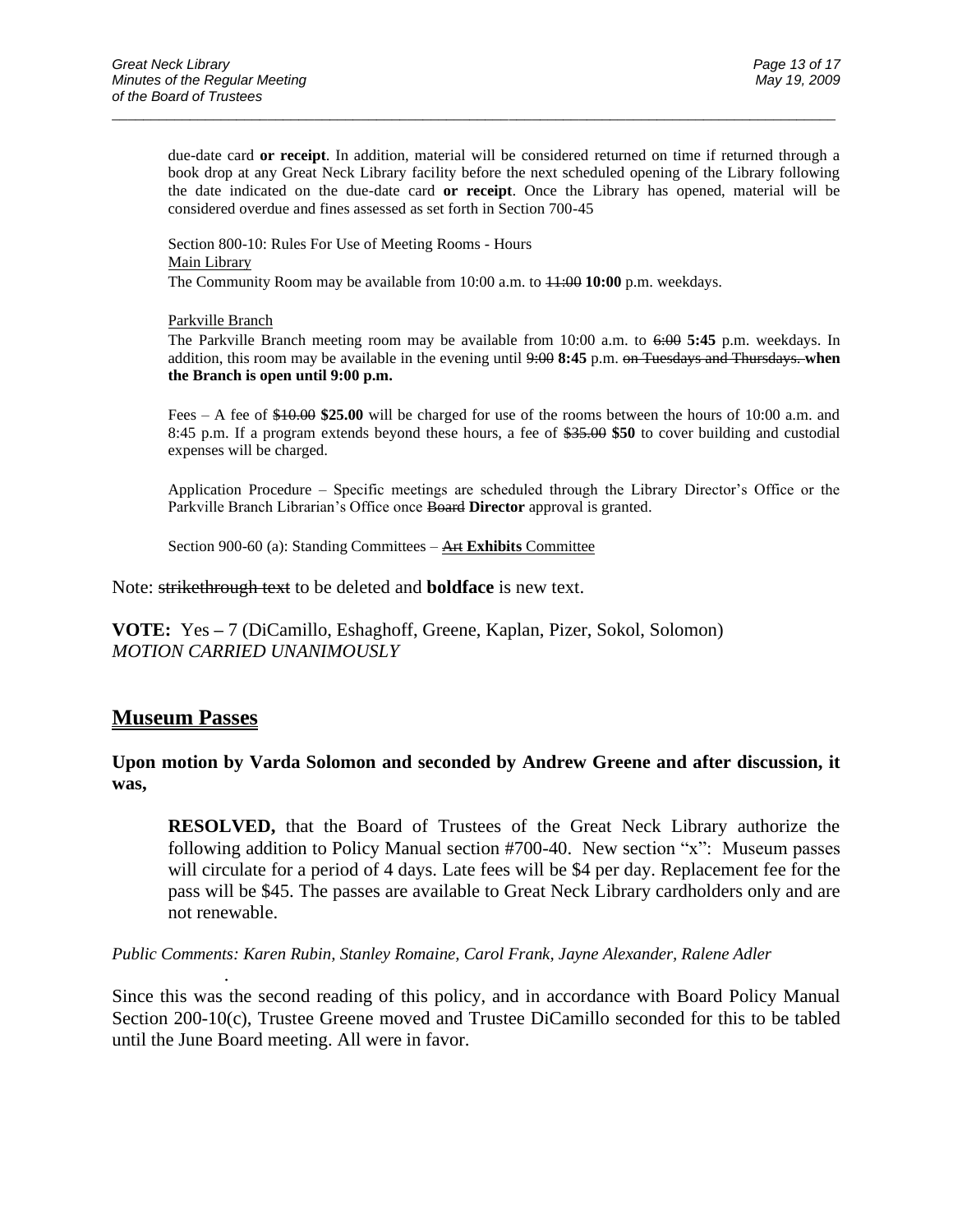## **Excess Equipment**

**Upon motion by Janet Eshaghoff and seconded by Andrew Greene and after discussion, it was,**

\_\_\_\_\_\_\_\_\_\_\_\_\_\_\_\_\_\_\_\_\_\_\_\_\_\_\_\_\_\_\_\_\_\_\_\_\_\_\_\_\_\_\_\_\_\_\_\_\_\_\_\_\_\_\_\_\_\_\_\_\_\_\_\_\_\_\_\_\_\_\_\_\_\_\_\_\_\_\_\_\_\_\_\_\_\_\_\_\_\_\_\_\_

**RESOLVED,** that the Great Neck Library Board of Trustees declare the items listed on the appended schedule dated May 13, 2009, excessed and authorize the Director to dispose of same in an appropriate manner.

**VOTE:** Yes **–** 7 (DiCamillo, Eshaghoff, Greene, Kaplan, Pizer, Sokol, Solomon) *MOTION CARRIED UNANIMOUSLY*

## **Page Salary Schedule**

### **Upon motion by Josie Pizer and seconded by Andrew Greene and after discussion, it was,**

**RESOLVED,** that the Great Neck Library Board of Trustees approve the attached Page Salary Schedule dated May 19, 2009, with an effective date of June 29, 2009.

**VOTE:** Yes **–** 7 (DiCamillo, Eshaghoff, Greene, Kaplan, Pizer, Sokol, Solomon) *MOTION CARRIED UNANIMOUSLY*

## **Telecommunications Upgrade**

**Upon motion by Josie Pizer and seconded by Marietta DiCamillo and after discussion, it was,**

**RESOLVED,** that the Great Neck Library Board of Trustees authorize the Library Director or her designee to enter into an agreement with Verizon for telephone and internet service as per their proposal dated March 20, 2009.

**VOTE:** Yes **–** 7 (DiCamillo, Eshaghoff, Greene, Kaplan, Pizer, Sokol, Solomon) *MOTION CARRIED UNANIMOUSLY*

**Upon motion by Andrew Greene and seconded by Janet Eshaghoff and after discussion, it was,**

**RESOLVED,** that the Great Neck Library Board of Trustees authorize the Library Director or her designee to purchase an NEC UX 5000 digital telephone system from Select Telecom, Inc., as per their proposal dated October 27, 2008, at a cost of \$44,275, to be charged to the Main Building and Special Services fund.

Trustee DiCamillo, after asking what percentage of the telephone equipment would be allocated to the branches, declared that she would prefer that a part of this expenditure be charged to the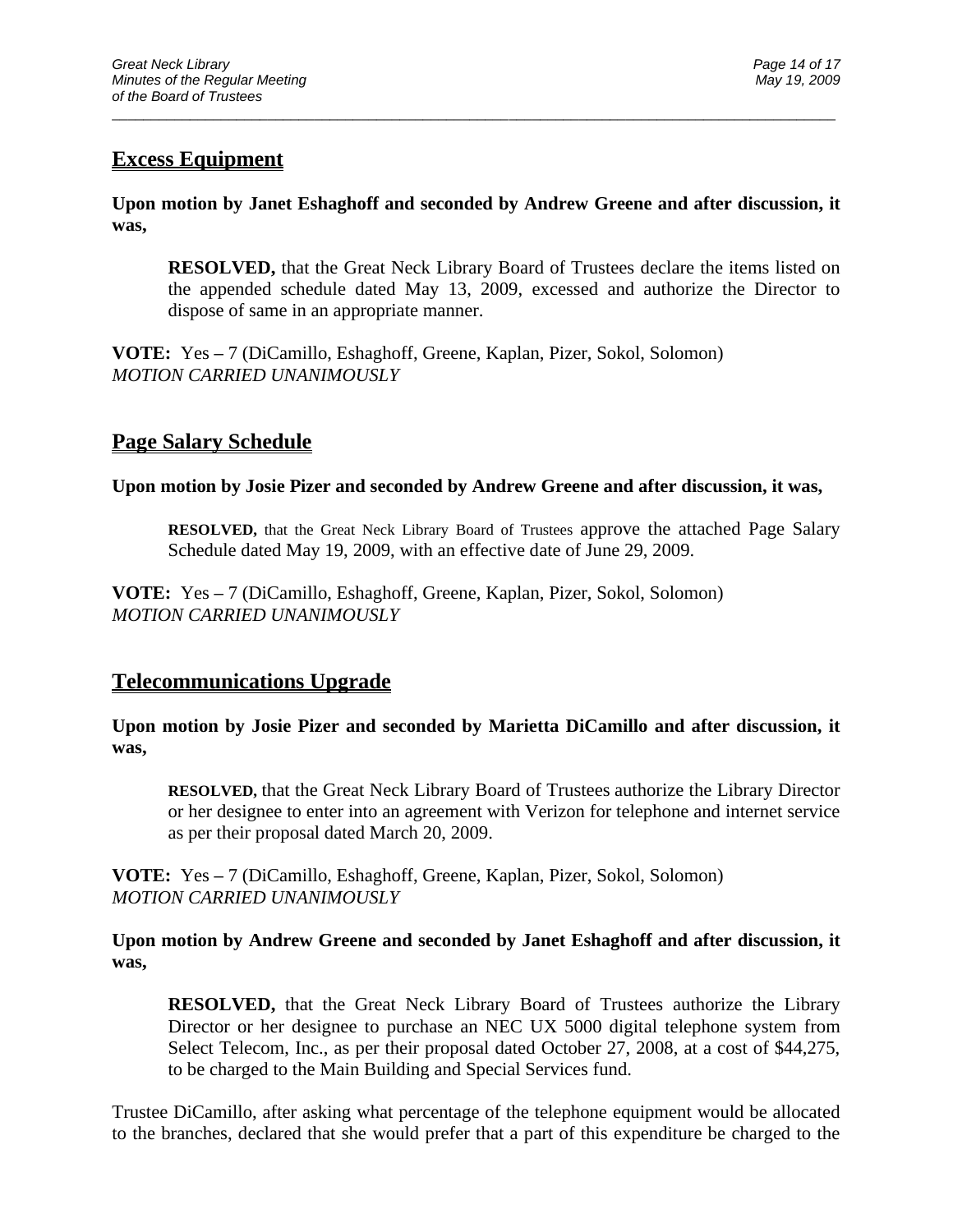Branch and Special Services fund instead of the entire expenditure to the Main Building and Special Services fund.

\_\_\_\_\_\_\_\_\_\_\_\_\_\_\_\_\_\_\_\_\_\_\_\_\_\_\_\_\_\_\_\_\_\_\_\_\_\_\_\_\_\_\_\_\_\_\_\_\_\_\_\_\_\_\_\_\_\_\_\_\_\_\_\_\_\_\_\_\_\_\_\_\_\_\_\_\_\_\_\_\_\_\_\_\_\_\_\_\_\_\_\_\_

**Trustee Solomon moved and Trustee Greene seconded for the motion on the table to be amended and all the Trustees were in favor. Trustee Greene moved and Trustee DiCamillo seconded for acceptance of the motion to amend the resolution. All were in favor.** Therefore, the amended motion reads as follows:

**Upon motion by Andrew Greene and seconded by Janet Eshaghoff and after discussion, it was,**

**RESOLVED**, that the Great Neck Library Board of Trustees authorize the Library Director or her designee to purchase an NEC UX 5000 digital telephone system from Select Telecom, Inc., as per their proposal dated October 27, 2008, at a cost of \$44,275, to be allocated between the Main Building and Special Services fund and the Branch and Special Services Fund as appropriate.

Discussions will take place at the Finance Committee meeting in June on what is *'appropriate.'*

**VOTE:** Yes **–** 7 (DiCamillo, Eshaghoff, Greene, Kaplan, Pizer, Sokol, Solomon) *MOTION CARRIED UNANIMOUSLY*

# **OTHER BUSINESS**

### **Financial Advisor Contract (Munistat Services)**

**Upon motion by Andrew Greene and seconded by Varda Solomon and after discussion, it was,**

**RESOLVED,** that the Great Neck Library Board of Trustees authorize the President to enter into an agreement to retain the services of Munistat Services as financial advisors to the Great Neck Library for the building expansion/renovation project for a fee not to exceed \$10,000 to be charged to the Main Building Special Services fund.

Trustee Greene explained that in executive session Attorney Kevin Seaman provided clear advisement that a financial advisor should be on board immediately and Mr. Seaman emphatically recommended Munistat Services. The financial advisor will compare alternate sources of financing, such as dormitory authority, private sources, banks, etc., and advises as to the most advantageous way to proceed.

Trustee DiCamillo said she understands the nature of the expediency at this time but she is concerned about moving forward without having read the contract and was unable to verify the information that was stated as factual.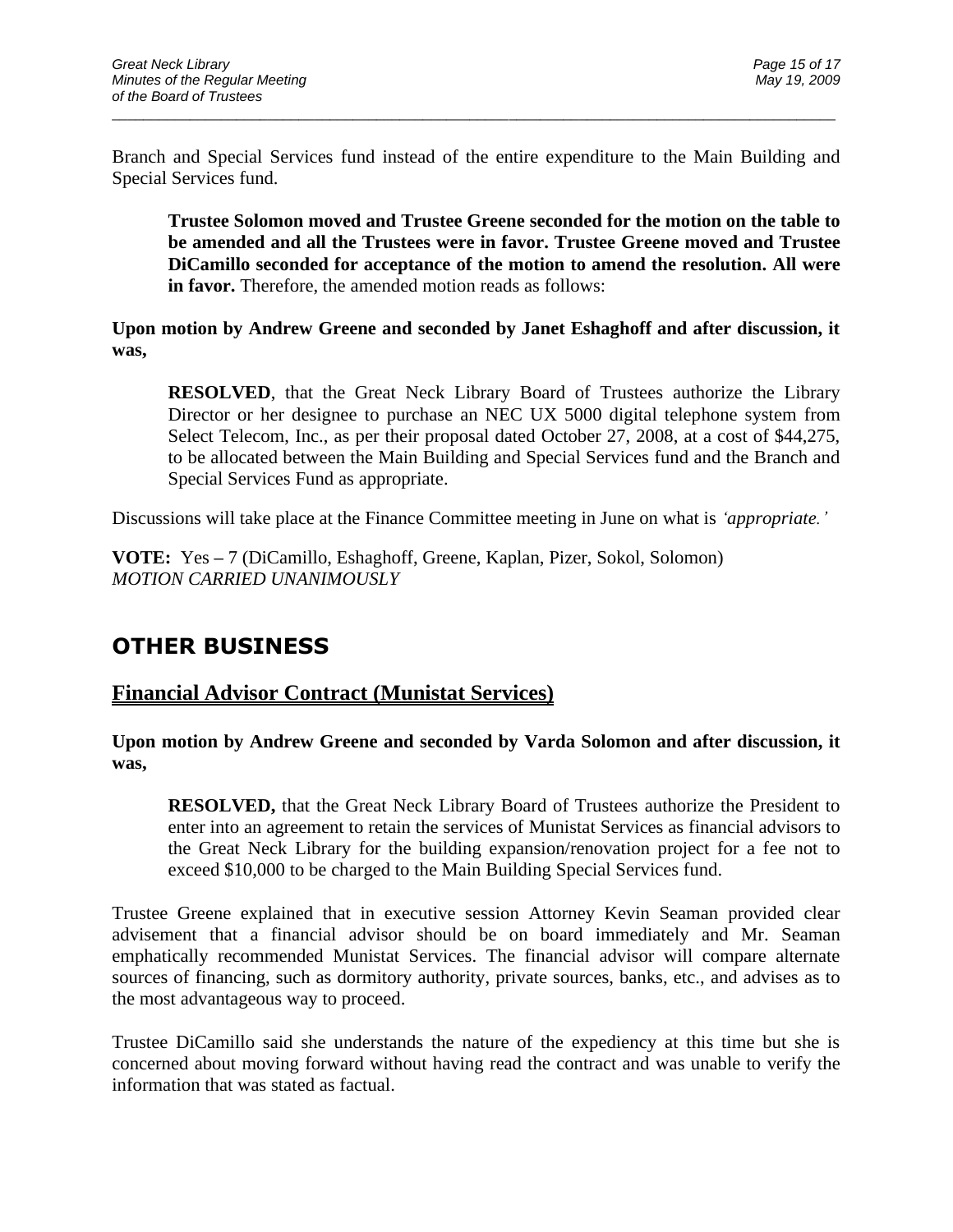Director Marino suggested that the Board could authorize the Library Director to enter into a contract with Munistat and then bring the specific contract back for Board approval.

\_\_\_\_\_\_\_\_\_\_\_\_\_\_\_\_\_\_\_\_\_\_\_\_\_\_\_\_\_\_\_\_\_\_\_\_\_\_\_\_\_\_\_\_\_\_\_\_\_\_\_\_\_\_\_\_\_\_\_\_\_\_\_\_\_\_\_\_\_\_\_\_\_\_\_\_\_\_\_\_\_\_\_\_\_\_\_\_\_\_\_\_\_

Trustee Green withdrew the original motion and modified it with the following which was seconded by Trustee DiCamillo:

### **Upon motion by Andrew Greene and seconded by Marietta DiCamillo and after discussion, it was,**

**RESOLVED,** that the Great Neck Library Board of Trustees authorize Director Jane Marino to enter into discussions with Munistat Services with the objective of retaining them as financial advisors for the expansion/renovation project and to obtain a proposed contract in connection there with to be approved by the Board.

*Public Comments: Ralene Adler, Marianna Wohlgemuth*

**VOTE:** Yes **–** 7 (DiCamillo, Eshaghoff, Greene, Kaplan, Pizer, Sokol, Solomon) *MOTION CARRIED UNANIMOUSLY*

## **Personnel**

### **Upon motion by Andrew Greene and seconded by Josie Pizer and after discussion, it was,**

**RESOLVED,** that the Great Neck Library Board of Trustees authorize an increase in salary of \$5,000 to Janet Fine effective February 9, 2009, to compensate her for additional duties as Head of computer services.

Trustee DiCamillo asked the Library Director to convey the Board's commendation to Ms. Fine for her diligence in heading the Computer Department.

**VOTE:** Yes **–** 7 (DiCamillo, Eshaghoff, Greene, Kaplan, Pizer, Sokol, Solomon) *MOTION CARRIED UNANIMOUSLY*

# **CORRESPONDENCE**

Marianna Wohlgemuth spoke to her letter of April 13, 2009, and the Library's response of May 19, 2009.

# **OPEN TIME**

Speaking: Unidentified gentleman, Ralene Adler, Carol Frank, Stanley Romaine, Karen Rubin